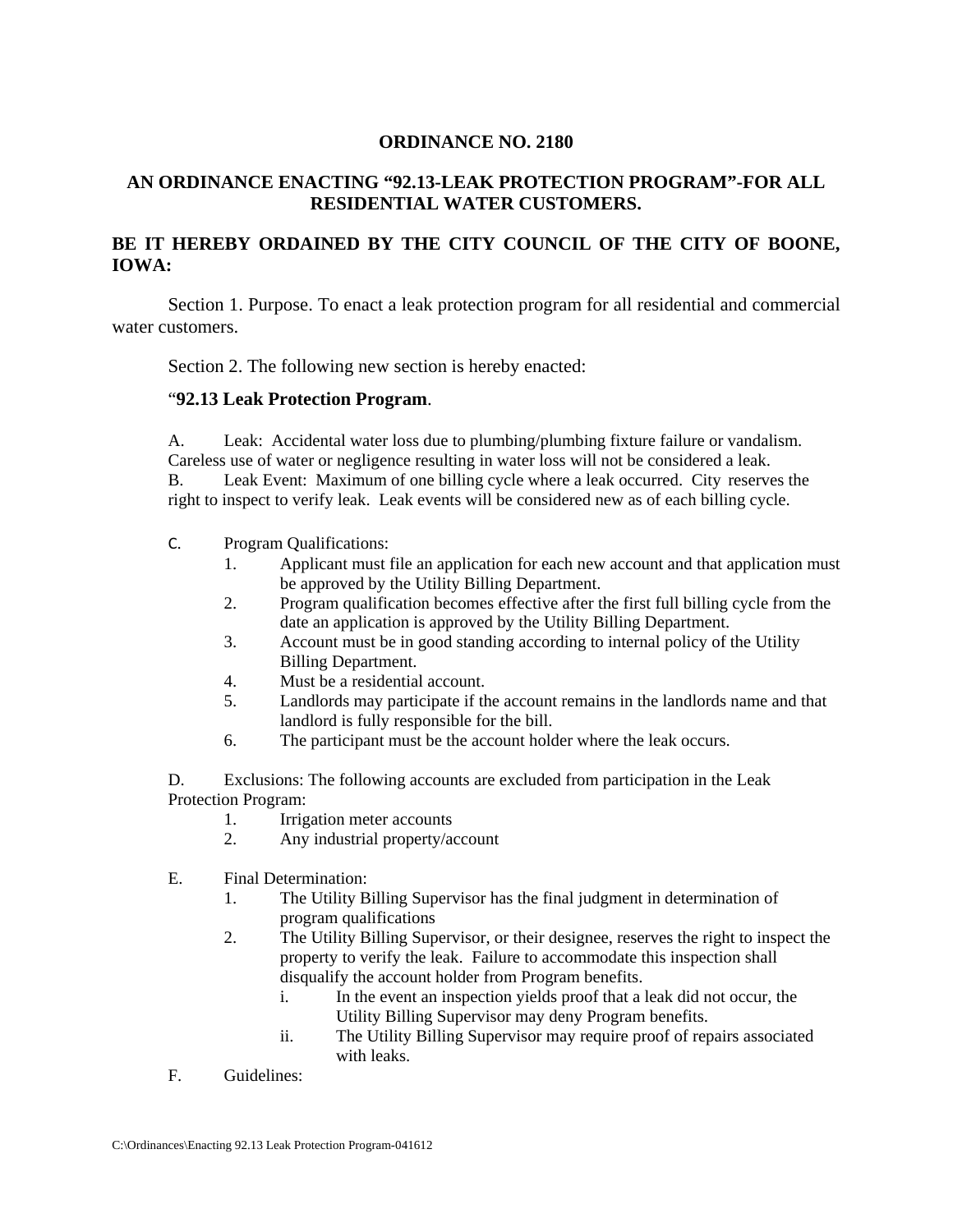- 1. To qualify account holders must file an application and be approved by the Utility Billing Supervisor.
- 2. A twelve (12) month rolling average is used to determine the average bill.
- 3. When a Program participant has a leak event, as verified by the Utility Billing Supervisor or their designee, the account holder shall be responsible for the average bill as well as the first \$100 of excess usage.
- 4. Accounts having multiple leak events shall only be allowed to waive usage from two billing cycles for the purposes of calculating the average bill. The third and all subsequent leak events shall be used to calculate the average bill.
- 5. In the event of a leak spanning multiple billing cycles, each billing cycle shall constitute a new leak event.
- 6. Properties having a pool with volume larger than 4,000 gallons (i.e. 15' diameter at 3' depth) may not be eligible for program benefits.
- 7. To receive benefits the program participant must file a Utilization Form for each leak event. The form will be reviewed by the Utility Billing Supervisor. The program participant will be contacted by the City once a final determination is made.
- G. Variance:
	- 1. In the event a program participant disagrees with a determination of the Utility Billing Supervisor, an appeal may be made to the Utility Committee. The Utility Committee may then take action to uphold or vary from the decision made by the Utility Billing Supervisor.

### H. Program modification or termination:

- 1. The City may modify the terms of the Leak Protection Program through the ordinance amendment process.
- 2. The City may adjust Leak Protection Program rates to accommodate program usage or inflationary expenses by resolution.

The cost of this program shall be automatically added to the monthly water bill unless the customer opts out of the program. The cost of the program will be set by resolution of the city council and reviewed whenever the water rates change. The City reserves the right to terminate the program at any time."

Section 3. Repealer Clause. All ordinances in conflict herewith are repealed. They are: None.

Section 4. Severability Clause. If any section, provision or part of this ordinance shall be adjudged invalid or unconstitutional, such adjudication shall not affect the validity or the ordinance as a whole or any section, provision or part thereof not adjudged invalid or unconstitutional.

Section 5. When Effective. This ordinance shall be in effect after its passage, approval and publication as provided by law.

Passed and adopted this \_\_\_\_\_ day of \_\_\_\_\_\_\_, 20\_\_\_.